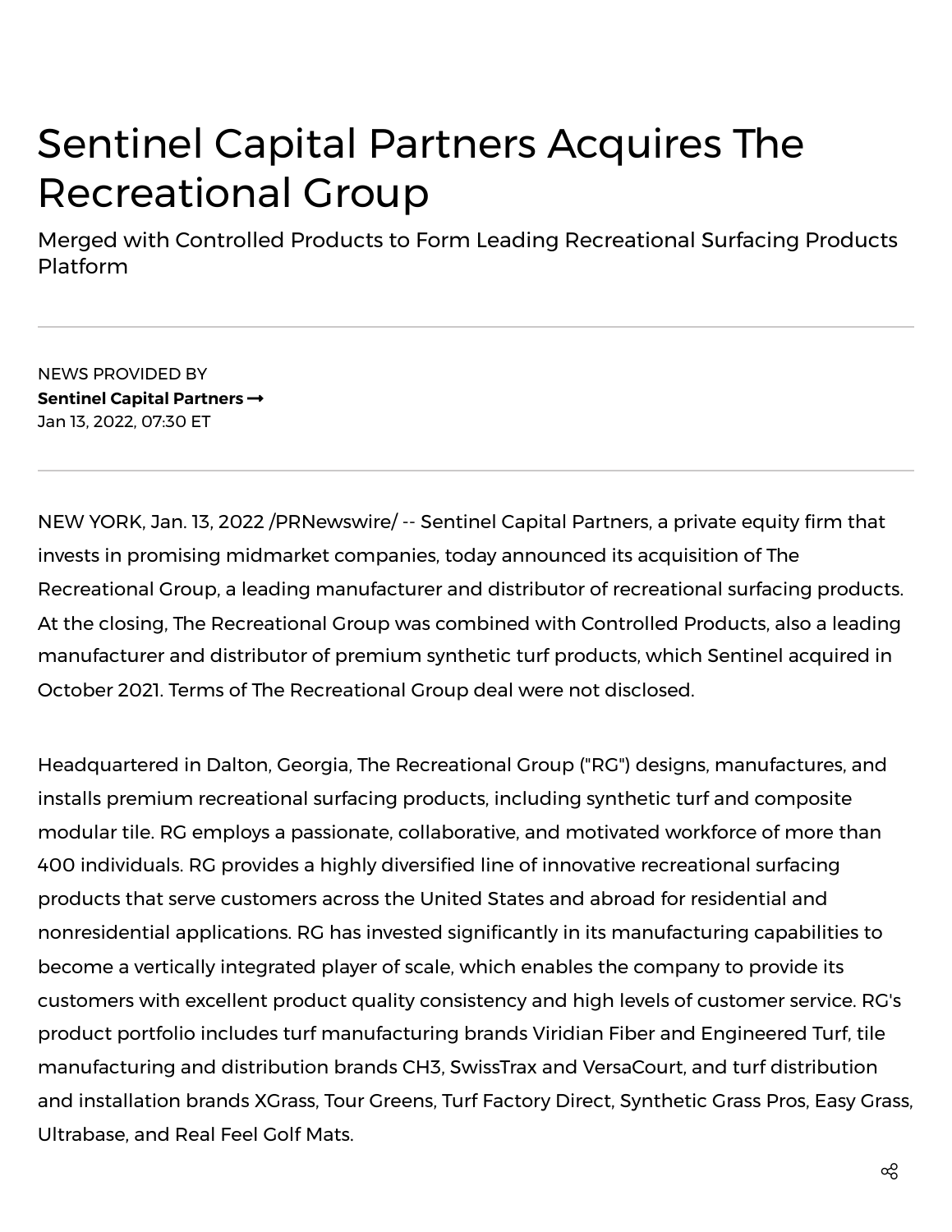Controlled Products develops and distributes a variety of premium synthetic turf solutions through a network of dealers and customers across an international network and to its company-owned and franchised Purchase Green® stores. Controlled Products serves a diverse group of residential, commercial, and field customers with leading brands including GrassTex™, SporTurf™, and Synthetic Turf International™, as well as private label products. Founded in 1989, Control Products is a pioneer in the artificial turf industry and is a founding member of the Synthetic Turf Council. Controlled Products is also headquartered in Dalton, Georgia.

"The Recreational Group is an established platform with a strong management team that is poised for continued growth in its fragmented markets," said Eric Bommer, a partner from Sentinel Capital Partners. "The company, which has completed seven acquisitions in the last three years, has an excellent reputation as a top manufacturer and supplier of surfacing products to diversified markets as well as a provider of world-class, customer-centric service. Merging The Recreational Group with Controlled Products creates a superb one-stop shop platform for delivering high quality recreational surfacing products."

Ron Bennett, The Recreational Group's President, has been appointed CEO of the combined entity. Scott Lowrie, Controlled Products' President, has been appointed Vice Chairman of the Board.

"Controlled Products has a stellar reputation in the synthetic turf industry, and we are excited to unite our businesses and draw on best practices from each company," said Ron Bennett, the chief executive officer of The Recreational Group. "I am honored to lead our new company and look forward to continuing our growth strategy."

Sentinel has significant prior investment experience with niche manufacturing and distribution businesses, including PlayCore (play, park and recreation products), Chase Doors (specialty doors), Chromalox (precision heating technology), Colson (casters and wheels), ECM Industries (electrical products), Engineered Controls International (pressure regulators and valves), LTI Boyd (rubber and plastic sealing systems), RotoMetrics (precision rotary tooling), and SONNY's Enterprises (car wash systems).